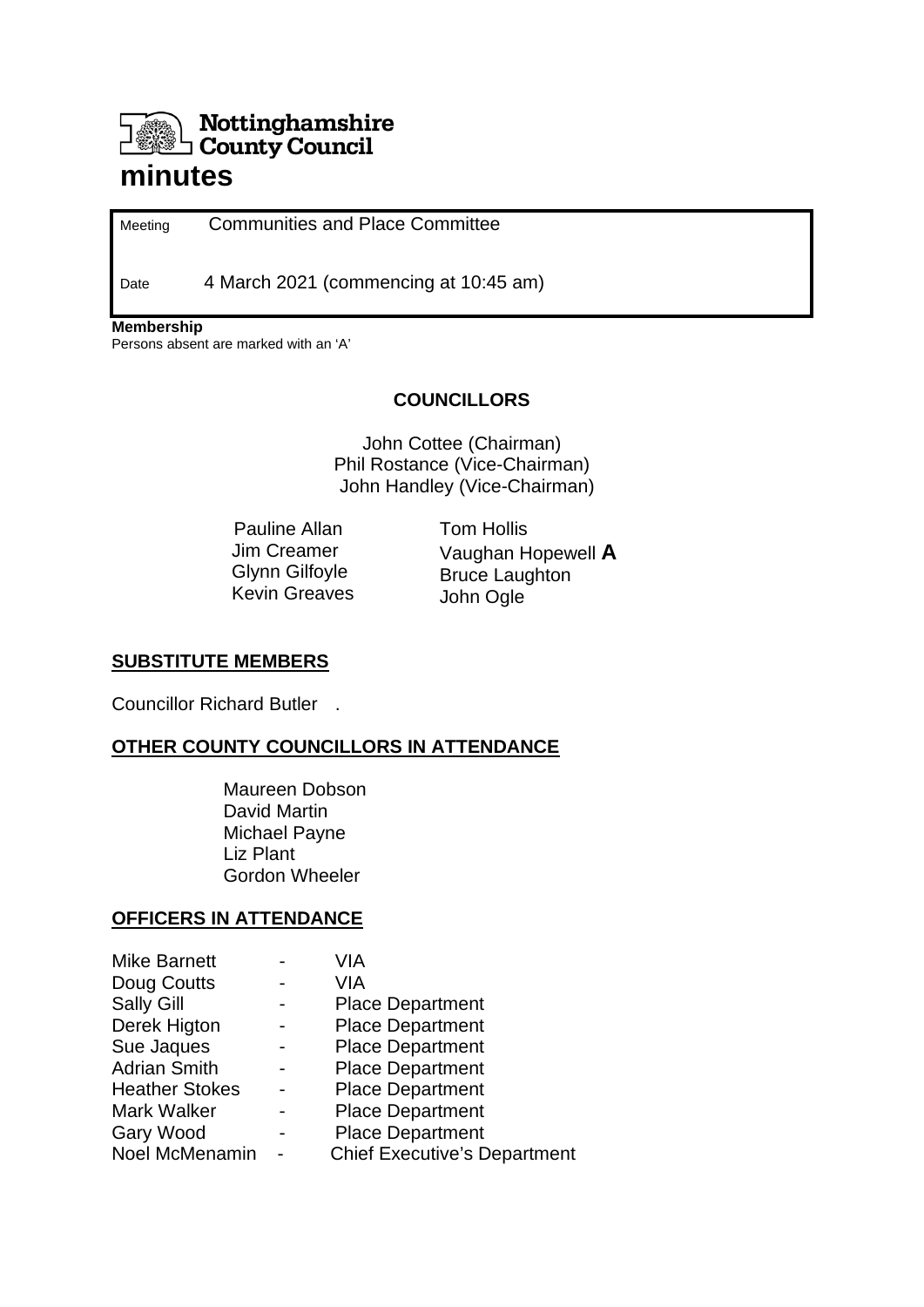# **1. MINUTES OF THE LAST MEETING**

The minutes of the meeting held on  $4<sup>th</sup>$  February 2021, having been circulated to all Members, were taken as read and were signed by the Chairman.

# **2. APOLOGIES FOR ABSENCE**

Councillor Vaughan Hopewell (sickness/medical reasons).

# **3. DECLARATIONS OF INTERESTS**

None.

# **4 FLOOD RISK MANAGEMENT UPDATE**

Sue Jaques, Flood Risk Manager, provided a detailed presentation explaining the County Council's responsibilities, and recent actions taken, as Lead Local Flood Authority.

During debate, the Committee raised a number of queries in respect of flooding issues, including the recruitment of flood wardens, accuracy of forecasting, partnership working, telemetry and drone use. The Flood Risk Manager undertook to provide detailed responses outside the meeting to individual points raised.

# **RESOLVED 2021/0017**

That:

- (1) Subject to responding to Committee members' comments and queries, no further actions were required in relation to the report;
- (2) the work outlined in the report be endorsed;
- (3) the Committee encouraged all agencies involved to seek and implement suitable measures to alleviate flooding in Nottinghamshire as soon as was reasonably possible.

### **5. COMMUNITIES AND PLACE PERFORMANCE AND FINANCE REPORT FOR QUARTER 3 2020-2021 – PLACE CORE DATA SET**

### **RESOLVED 2021/018**

That there were no actions required in relation to the performance information on the Council's services for communities and place for the period 1 October 2020 to 31 December 2020

# **6. CHARGES FOR HIGHWAYS AND TRANSPORT SERVICES 2021-2022**

During debate, it became apparent that information at Appendix A to the report in respect of charges for Residents Parking Permits was incorrect. The motion was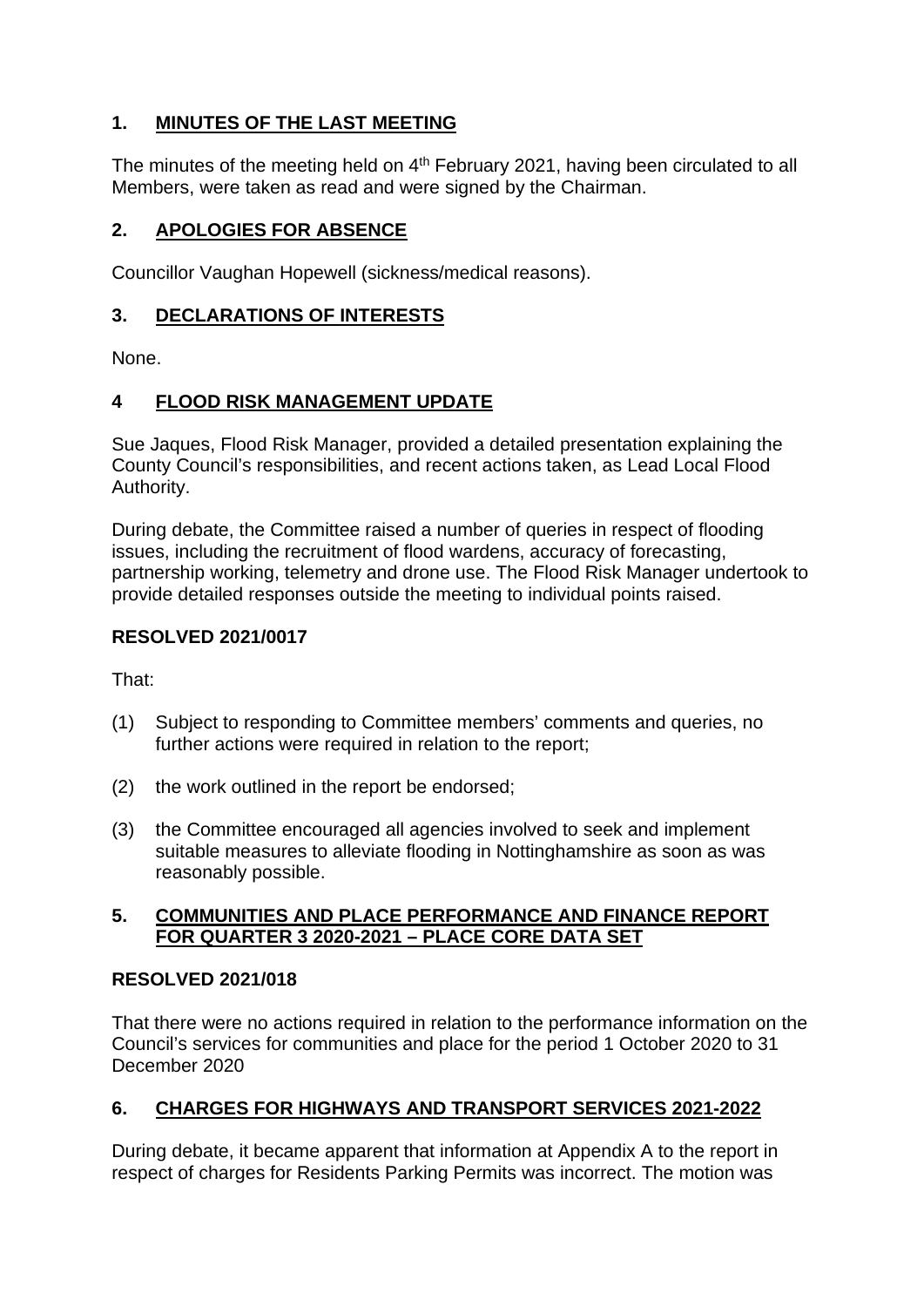therefore updated by way of alteration to maintain accuracy, in line with Section 5-21 paragraph 33(b) of the Council's Constitution, so that the charge per chargeable permit issued in association with residents parking schemes was £35, not £25.

Following the debate, the requisite number of Members requested a recorded vote and it was ascertained that the following 6 members voted **'For'** the motion :-

Councillor John Cottee Councillor John Handley Councillor Richard Butler Councillor Bruce Laughton Councillor John Ogle and Councillor Phil Rostance.

The following 5 Members voted **'Against'** the motion:-

Councillor Pauline Allan Councillor Jim Creamer Councillor Glynn Gilfoyle Councillor Kevin Greaves and Councillor Tom Hollis

No Members **Abstained** from the vote.

The Chair declared that the motion was carried and it was:-

#### **RESOLVED 2021/018**

That:

- (1) Approval be given to for the proposed charges for highways and transport services, documents and data for the financial year commencing 1 April 2021 as detailed in the appendix of the report, subject to the alteration made during debate in respect of residents parking permits;
- (2) All charges for highways services continued to be reviewed annually.

#### **7. HIGHWAYS AND TRANSPORT GROUP STAFFING STRUCTURE**

Following the debate, the requisite number of Members requested a recorded vote and it was ascertained that the following 6 members voted **'For'** the motion :-

Councillor John Cottee Councillor John Handley Councillor Richard Butler Councillor Bruce Laughton Councillor John Ogle and Councillor Phil Rostance.

The following 5 Members voted **'Against'** the motion:-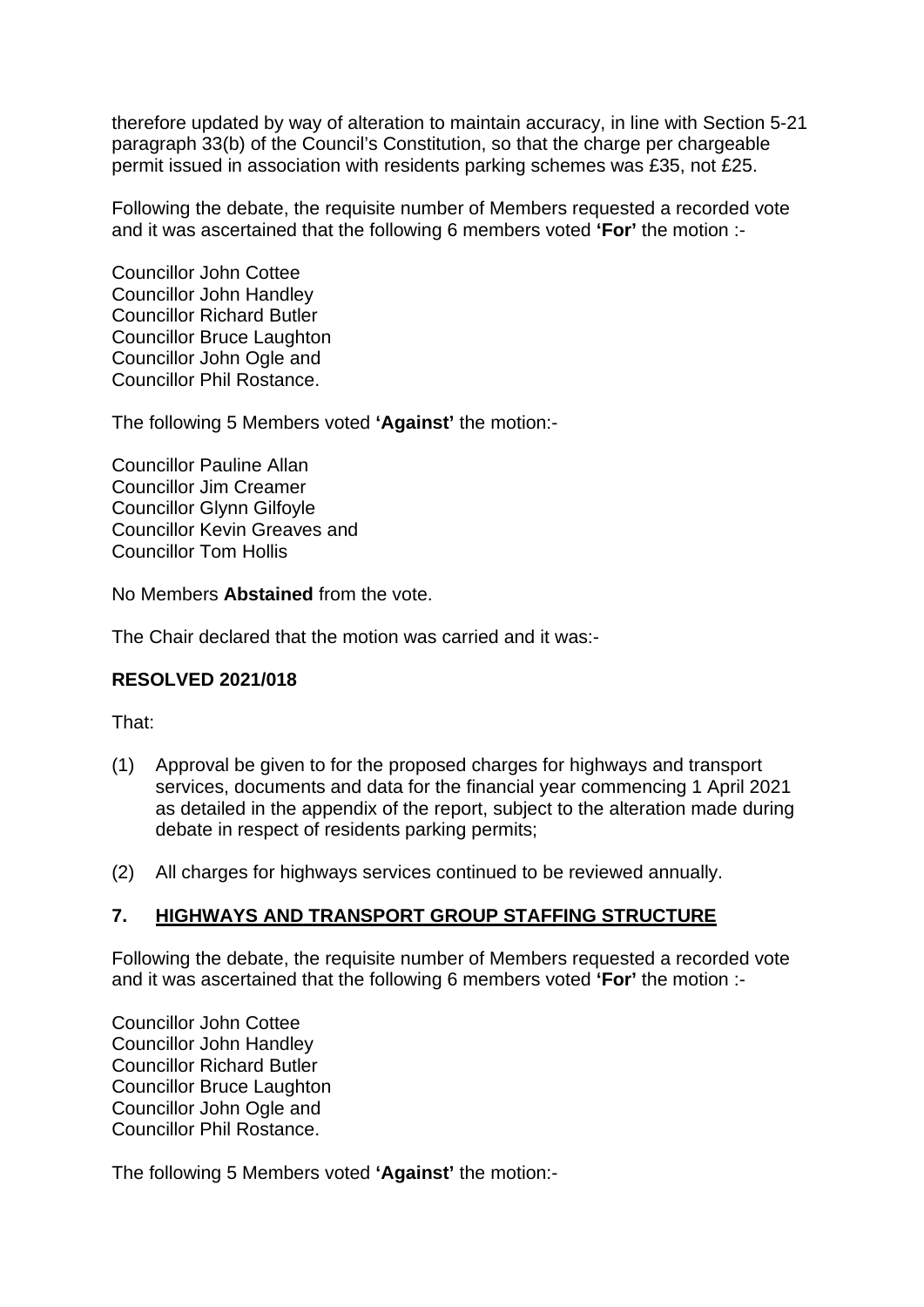Councillor Pauline Allan Councillor Jim Creamer Councillor Glynn Gilfoyle Councillor Kevin Greaves and Councillor Tom Hollis

No Members **Abstained** from the vote.

The Chair declared that the motion was carried and it was:-

#### **RESOLVED 2021/019**

That approval be given to reorganise the staffing structure of Highways and Transport Group as set out in the report and at Appendix 1 to the report.

#### **8. CONSERVATION INTERNSHIP TO SUPPORT THE WORK OF THE NOTTINGHAMSHIRE BIODIVERSITY ACTION GROUP**

#### **RESOLVED 2021/020**

That the recruitment of a further student placement to the post of Conservation Intern on a temporary basis for a period of up to 10 months be approved.

#### **9. GEDLING ACCESS ROAD – PROGRESS REPORT**

During debate, it was explained that the junction of Burton Road and the A612 was closed in May 2020, not 2021, and that restrictions were at the Arnold Lane junction with Mapperley Plains/Plains Road/Gedling Road would be in place from October 2021 to January 2022, not 2020.

#### **RESOLVED 2021/021**

That:

- (1) There were no actions required in relation to the update on the current progress of the Gedling Access Road scheme;
- (2) The continued camera enforcement of the Bus Plug at Stoke Lane be approved;
- (3) A report on the latest cost for the construction works for the Gedling Access Road be taken to the next available Finance and Major Contracts Committee.

#### **10. UPDATE ON KEY TRADING STANDARDS AND COMMUNITIES MATTERS**

#### **RESOLVED 2021/022**

**That**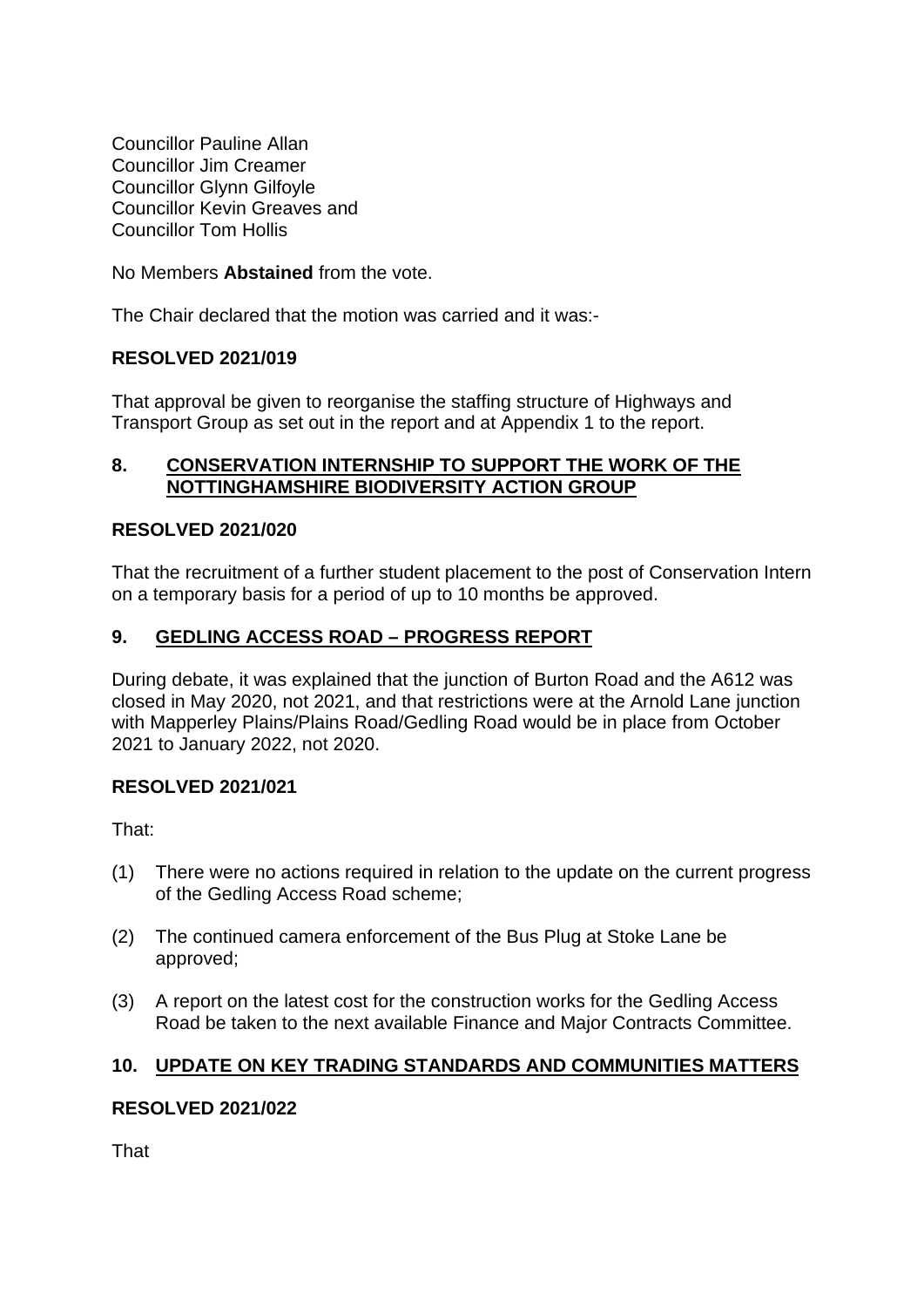- (1) having considered the report, no further actions were required;
- (2) the proposed charging approach and principles be approved;
- (3) the Food and Feed Law Enforcement Service Plan for 2021-2022 at Appendix 1 to the report be approved;
- (4) the extension of the temporary agency CONTAIN Programme Manager and Programme Support Officer roles as outlined at paragraph 19 of the report be approved.

#### **11. RESPONSES TO PETITIONS PRESENTED TO THE CHAIRMAN OF THE COUNTY COUNCIL**

#### **RESOLVED 2021/023**

That:

- 1) the actions proposed in the report be approved, and that the lead petitioners be informed accordingly; and
- 2) the outcome of the Committee's consideration be reported to Full Council.

#### **12. NOTTINGHAMSHIRE COUNTY COUNCIL (A6006 MELTON ROAD, EAST LEAKE – REMPSTONE- STANFORD ON SOAR (40 MPH SPEED LIMIT) ORDER 2021 (8318)**

#### **RESOLVED 2021/024**

That delegated approval be granted to the Corporate Diector Place to consider the objections received, if required (in consultation with the Committee Chair) in respect of the Nottinghamshire County Council (A6006 Melton Road, East Leake /Rempstone / Stanford on Soar) (40MPH Speed limit) Order 2021 (8318).

### **13. MAIN ROAD, JACKSDALE – ZEBRA CROSSING**

### **RESOLVED 2021/025**

That:

- (1) the proposed zebra crossing on Main Road, Jacksdale not be implemented, and that the existing Highway layout be left unchanged;
- (2) a review of the school zone outside Jacksdale Primary School be undertaken.